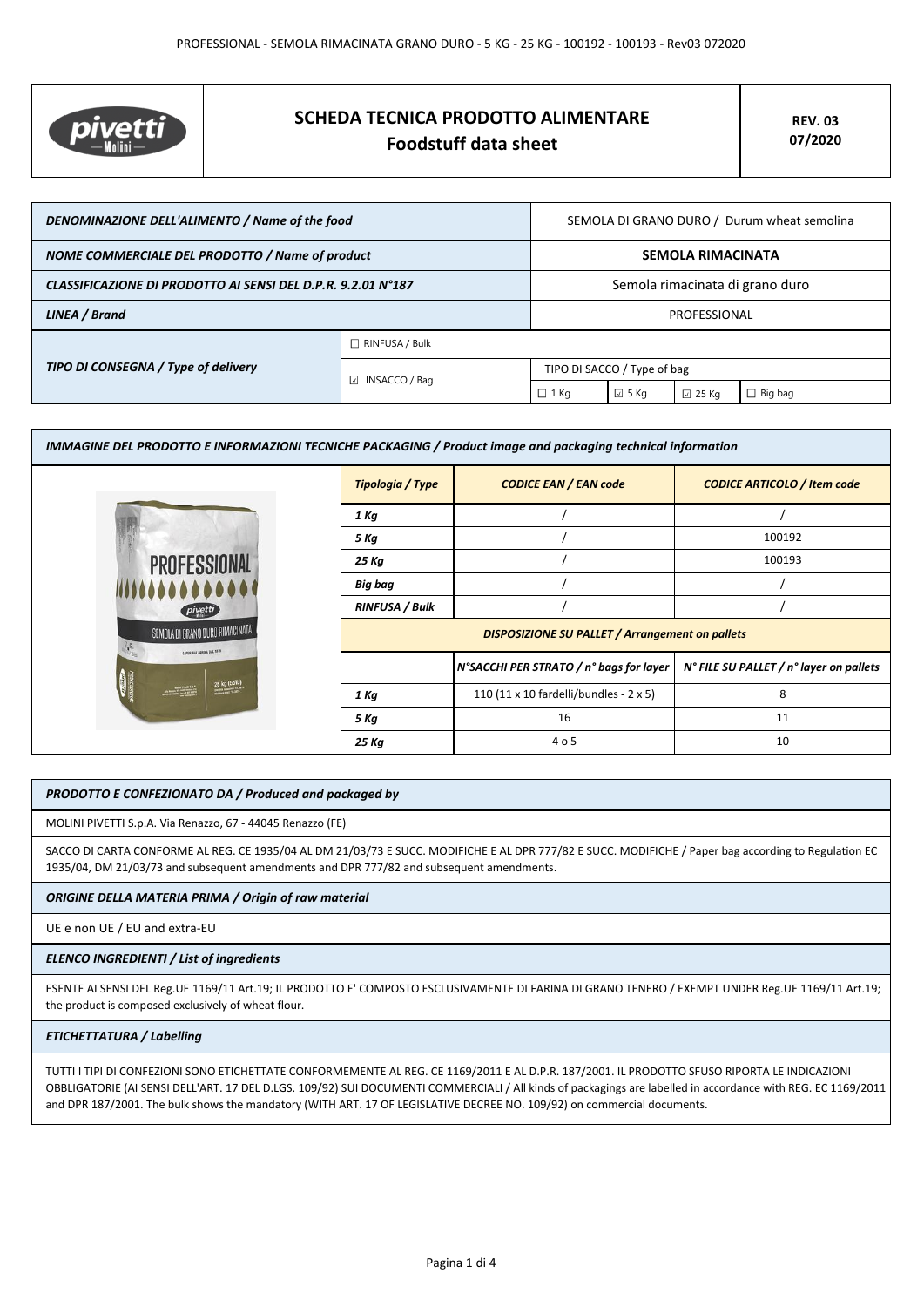| CARATTERISTICHE CHIMICO - FISICHE E REOLOGICHE / Chemical - physical and rheological characteristics                             |                                                           |                                                                              |                                        |  |
|----------------------------------------------------------------------------------------------------------------------------------|-----------------------------------------------------------|------------------------------------------------------------------------------|----------------------------------------|--|
| <b>PARAMETRI / Parameters</b>                                                                                                    | <b>UNITA' DI</b><br><b>MISURA /</b><br>Unit of<br>measure | <b>VALORE MIN /</b><br><b>Minimum value</b>                                  | <b>VALORE MAX / Maximum</b><br>value   |  |
| UMIDITA' (Reg. CEE n° 1470/68) / Humidity                                                                                        | %                                                         | 13,5                                                                         | 15,5                                   |  |
| PROTEINE (Metodo Kjeldhal N x 5,70) Protein (Kjeldhal method N x 5,70)                                                           | % $s/s$                                                   | 12                                                                           |                                        |  |
| INDICE DI CADUTA HAGBERG / Falling Number (Perten method)                                                                        | Sec                                                       | 240                                                                          | 480                                    |  |
| PUNTA NERA (PN) - PUNTA ROSSA (PR) / black tip - red tip                                                                         | $n^{\circ}/$ dmq                                          |                                                                              | $5$ (pn) - 25 (pr)                     |  |
| <b>GRANULOMETRIA / Granulometry</b>                                                                                              |                                                           |                                                                              |                                        |  |
| <b>SETACCI / Sieves</b>                                                                                                          |                                                           | <b>TOLLERANZA (VALORE %) / Tollerance (%)</b>                                |                                        |  |
| R.V. 1000 µm                                                                                                                     |                                                           | Max $0,1$ g                                                                  |                                        |  |
| R.V. 500 µm                                                                                                                      |                                                           | Max <sub>1</sub> g                                                           |                                        |  |
| R.V. 308 µm                                                                                                                      |                                                           | $10 \pm 5$                                                                   |                                        |  |
| R.V. 212 µm                                                                                                                      |                                                           | $10 \pm 5$                                                                   |                                        |  |
| R.V. 140 µm                                                                                                                      |                                                           | $40 \pm 5$                                                                   |                                        |  |
| P.V. 140 µm                                                                                                                      |                                                           | $40 \pm 5$                                                                   |                                        |  |
| PROPRIETA' ORGANOLETTICHE / Organoleptic properties                                                                              |                                                           |                                                                              |                                        |  |
| COLORE / Colour                                                                                                                  |                                                           | GIALLO CHIARO TIPICO / Typical yellow                                        |                                        |  |
| ODORE / Aroma & Flavor                                                                                                           |                                                           | GRADEVOLE E NATURALE / Pleasant and natural                                  |                                        |  |
| ASPETTO / Appearance                                                                                                             |                                                           | POLVERE / Granular powder                                                    |                                        |  |
| PERCEZIONE AL TATTO / Perception to the touch                                                                                    |                                                           | SCORREVOLE, OMOGENEA E PRIVA DI GRUMI / Sliding,<br>homogenous, lump-free    |                                        |  |
| <b>CONTAMINANTI / Contaminants</b>                                                                                               |                                                           |                                                                              |                                        |  |
| <b>PARAMETRI / Parameters</b>                                                                                                    | <b>UNITA' DI</b><br><b>MISURA</b> /<br>Unit of<br>measure | <b>VALORE MASSIMO CONSENTITO PER LEGGE /</b><br>Maximum value allowed by law |                                        |  |
| CHIMICO - FISICI / Chemical - physical                                                                                           |                                                           |                                                                              |                                        |  |
| RESIDUI PESTICIDI (ORGANOFOSFORATI, CLORURATI, PIRETROIDI) / Residual pesticides<br>(organophosphates, chlorinated, Pyrethroids) | $\mu$ g / Kg                                              |                                                                              | ENTRO I LIMITI DI LEGGE / legal limits |  |
| AFLATOSSINE B1 / Aflatoxin B1                                                                                                    | $\mu$ g / Kg                                              | < 2.0                                                                        |                                        |  |
| AFLATOSSINE (B1, B2, G1, G2) / Aflatoxin B1-B2-G1-G2                                                                             | $\mu$ g / Kg                                              | < 4,0                                                                        |                                        |  |
| OCRATOSSINA A / Ochratoxin A                                                                                                     | $\mu$ g / Kg                                              | < 3,0                                                                        |                                        |  |
| ZEARALENONE / Zearalenone                                                                                                        | $\mu$ g / Kg                                              | $< 75$                                                                       |                                        |  |
| DEOSSIVALENOLO (DON) / Vomitoxin (DON)                                                                                           | $\mu$ g / Kg                                              | $< 750$                                                                      |                                        |  |
| <b>PIOMBO</b>                                                                                                                    | mg/Kg                                                     |                                                                              | < 0,20                                 |  |
| CADMIO                                                                                                                           | mg / Kg                                                   |                                                                              | < 0,10                                 |  |
| MICROBIOLOGICI / Microbiological                                                                                                 |                                                           |                                                                              |                                        |  |
| CONTA BATTERICA TOTALE (CBT) / Total Plate Count                                                                                 | U.F.C. / g                                                |                                                                              | < 100000                               |  |
| <b>COLIFORMI TOTALI / Total coliforms</b>                                                                                        | U.F.C. / g                                                | < 500                                                                        |                                        |  |
| LIEVITI / Yeasts                                                                                                                 | U.F.C. / g                                                | < 1500                                                                       |                                        |  |
| MUFFE/Molds                                                                                                                      | U.F.C. / g                                                | < 1500                                                                       |                                        |  |
| ESCHERICHIA COLI / Escherichia coli                                                                                              | U.F.C. / g                                                | < 10                                                                         |                                        |  |
| SALMONELLA / Salmonella                                                                                                          | U.F.C. / g<br>ASSENTE / Absent                            |                                                                              |                                        |  |
| FRAMMENTI DI INSETTO (METODO AOAC) / Filth Test                                                                                  |                                                           |                                                                              |                                        |  |
| FRAMMENTI DI INSETTO / Fragments of insect                                                                                       | $n^{\circ}$ / 50 g                                        |                                                                              | < 50                                   |  |
| PELI DI RODITORE / Rodent hairs                                                                                                  | $n^{\circ}$ / 50 g                                        | ASSENTE / Absent                                                             |                                        |  |

*SOSTANZE O PRODOTTI CHE PROVOCANO ALLERGIE O INTOLLERANZE / Substances or products causing allergies or intolerances*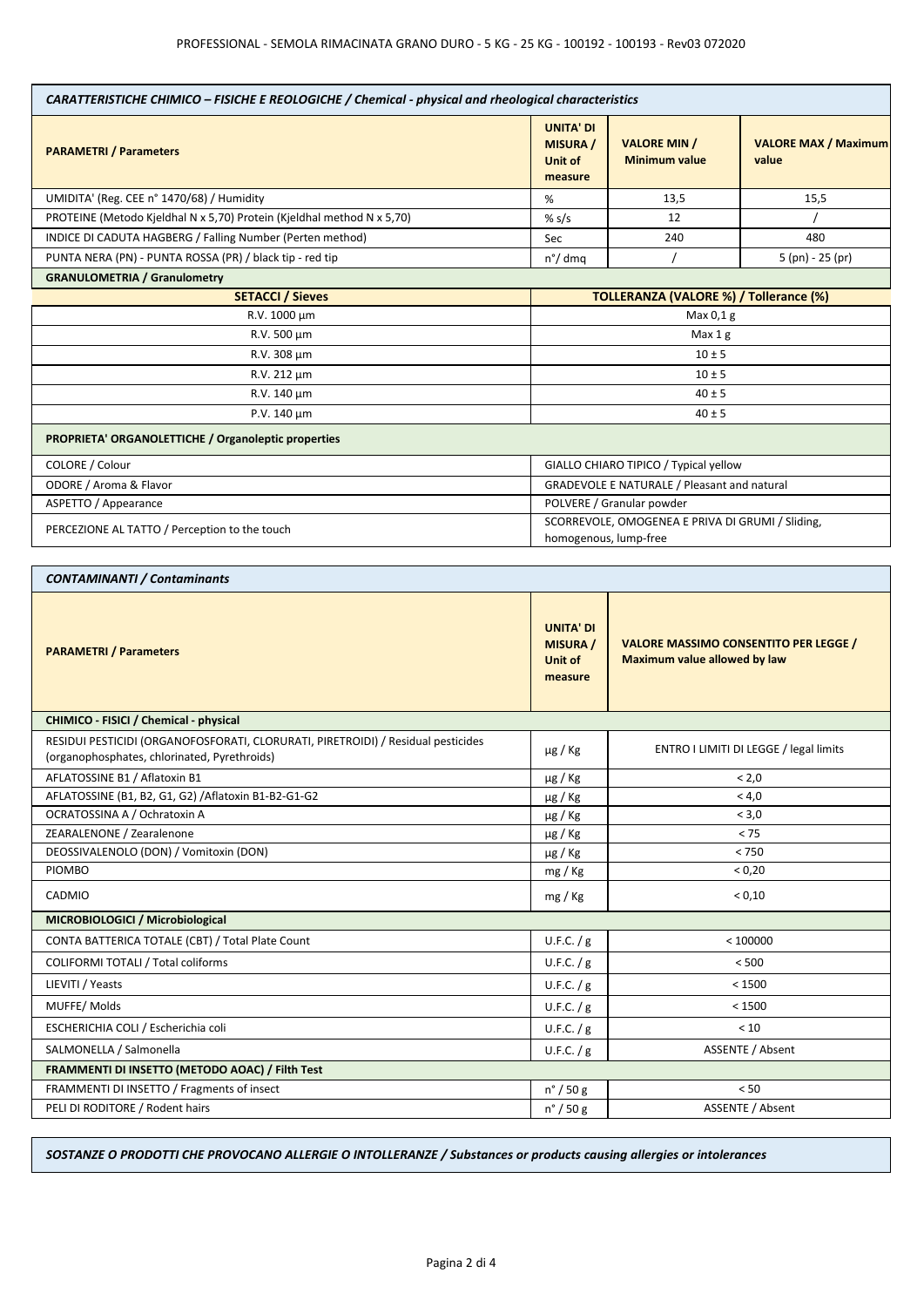| SOSTANZE O PRODOTTI CHE PROVOCANO ALLERGIE O INTOLLERANZE - Reg. UE 1169/11 Art.<br>21 e Allegato II / Substances or products causing allergies or intolerances - Reg. UE 1169/11<br>Art. 21 e Annex II                                                                                                                                                                                                                                                                                                                                                                                                                                                                                                                            | <b>PRESENTE NEL</b><br><b>PRODOTTO / Inside the</b><br>product | <b>PRESENZA EVENTUALE E NON</b><br><b>INTENZIONALE (CONTAMINAZIONE</b><br><b>CROCIATA) / Possible and</b><br>unintentional presence (cross-<br>contamination) |
|------------------------------------------------------------------------------------------------------------------------------------------------------------------------------------------------------------------------------------------------------------------------------------------------------------------------------------------------------------------------------------------------------------------------------------------------------------------------------------------------------------------------------------------------------------------------------------------------------------------------------------------------------------------------------------------------------------------------------------|----------------------------------------------------------------|---------------------------------------------------------------------------------------------------------------------------------------------------------------|
| Cereali contenenti glutine: grano (farro e grano khorasan), segale, orzo, avena o i loro ceppi ibridati e prodotti derivati /<br>Cereal containing gluten, namely: wheat (such as spelt and khorasan wheat), rye, barely, oats or their hybridised strains,<br>and products thereof                                                                                                                                                                                                                                                                                                                                                                                                                                                | SI (grano)/ yes (wheat)                                        | NO / no                                                                                                                                                       |
| Crostacei e prodotti a base di crostacei / Crustaceans and products thereof                                                                                                                                                                                                                                                                                                                                                                                                                                                                                                                                                                                                                                                        | NO / no                                                        | NO / no                                                                                                                                                       |
| Uova e prodotti a base di uova / Eggs and products thereof                                                                                                                                                                                                                                                                                                                                                                                                                                                                                                                                                                                                                                                                         | NO/no                                                          | NO/no                                                                                                                                                         |
| Pesce e prodotti a base di pesce / Fish and products thereof                                                                                                                                                                                                                                                                                                                                                                                                                                                                                                                                                                                                                                                                       | NO / no                                                        | NO / no                                                                                                                                                       |
| Arachidi e prodotti a base di arachidi / Peanuts and products thereof                                                                                                                                                                                                                                                                                                                                                                                                                                                                                                                                                                                                                                                              | NO/no                                                          | NO / no                                                                                                                                                       |
| Soia e prodotti a base di soia / Soybeans and products thereof                                                                                                                                                                                                                                                                                                                                                                                                                                                                                                                                                                                                                                                                     | NO / no                                                        | SI (soia) / Yes (soy)                                                                                                                                         |
| Latte e prodotti a base di latte (incluso il lattosio) / Milk and products thereof                                                                                                                                                                                                                                                                                                                                                                                                                                                                                                                                                                                                                                                 | NO/no                                                          | NO/no                                                                                                                                                         |
| Frutta a guscio, vale a dire: mandorle (Amygdalus communis L.), nocciole (Corylus avellana), noci (Juglans regia), noci di<br>acagiù (Anacardium occidentale), noci di pecan [Carya illinoinensis (Wangenh.) K. Koch], noci del Brasile (Bertholletia<br>excelsa), pistacchi (Pistacia vera), noci macadamia o noci del Queensland (Macadamia ternifolia), e i loro prodotti / Nuts,<br>namely: almonds (Amygdalus communis L.), hazelnuts (Corylus avellana), walnuts (Juglans regia), cashews (Anacardium<br>occidentale), pecan nuts (Carya illinoinensis (Wangenh.) K. Koch), Brazil nuts (Bertholletia excelsa), pistachio nuts<br>(Pistacia vera), macadamia or Queensland nuts (Macadamia ternifolia), and products thereof | NO / no                                                        | NO / no                                                                                                                                                       |
| Sedano e prodotti a base di sedano / Celery and products thereof                                                                                                                                                                                                                                                                                                                                                                                                                                                                                                                                                                                                                                                                   | NO / no                                                        | NO / no                                                                                                                                                       |
| Senape e prodotti a base di senape / Mustard and products thereof                                                                                                                                                                                                                                                                                                                                                                                                                                                                                                                                                                                                                                                                  | NO/no                                                          | NO/no                                                                                                                                                         |
| Semi di sesamo e prodotti a base di semi di sesamo / Sesame Seeds and products thereof                                                                                                                                                                                                                                                                                                                                                                                                                                                                                                                                                                                                                                             | NO/no                                                          | NO/no                                                                                                                                                         |
| Frutta a guscio: mandorle, nocciole, noci comuni ecc e prodotti derivati / Tree Nuts                                                                                                                                                                                                                                                                                                                                                                                                                                                                                                                                                                                                                                               | NO / no                                                        | NO / no                                                                                                                                                       |
| Anidride solforosa e solfiti in concentrazioni superiori a 10 mg/Kg o 10 mg/litro in termini di SO2 / Sulphur dioxide and<br>sulphites at concentrations of more than 10 mg/Kg or 10 mg/litre in terms of the total SO2                                                                                                                                                                                                                                                                                                                                                                                                                                                                                                            | NO/no                                                          | NO / no                                                                                                                                                       |
| Lupini e prodotti a base di lupini / Lupin and products thereof                                                                                                                                                                                                                                                                                                                                                                                                                                                                                                                                                                                                                                                                    | NO/no                                                          | NO/no                                                                                                                                                         |
| Molluschi e prodotti a base di molluschi / Molluscs and products thereof                                                                                                                                                                                                                                                                                                                                                                                                                                                                                                                                                                                                                                                           | NO / no                                                        | NO / no                                                                                                                                                       |

| <b>DURATA DEL PRODOTTO / Shelf Life</b>                                                                                                    |                                                                                |  |
|--------------------------------------------------------------------------------------------------------------------------------------------|--------------------------------------------------------------------------------|--|
| <b>PRODOTTO / Product</b>                                                                                                                  |                                                                                |  |
| IN SACCO DA 25 Kg / For bag of 25 Kg                                                                                                       | 270 GIORNI DALLA DATA DI CONFEZIONAMENTO / 270 days from the date of packaging |  |
| IN SACCO DA 1 E 5 Kg / For bag of 1 and 5 Kg                                                                                               | 365 GIORNI DALLA DATA DI CONFEZIONAMENTO / 365 days from the date of packaging |  |
| <b>RINFUSA / Bulk</b>                                                                                                                      | 180 GIORNI DALLA DATA DI MACINAZIONE / 180 days from the date of milling       |  |
| <b>MODALITA' DI CONSERVAZIONE / Storage conditions</b>                                                                                     |                                                                                |  |
| DA CONSERVARE IN LUOGO FRESCO ED ASCIUTTO (temp. 18-25 C° umidità ≤ 60%) /<br>Store in a cool and dry place (temp. 18-25 ℃ humidity ≤ 60%) |                                                                                |  |